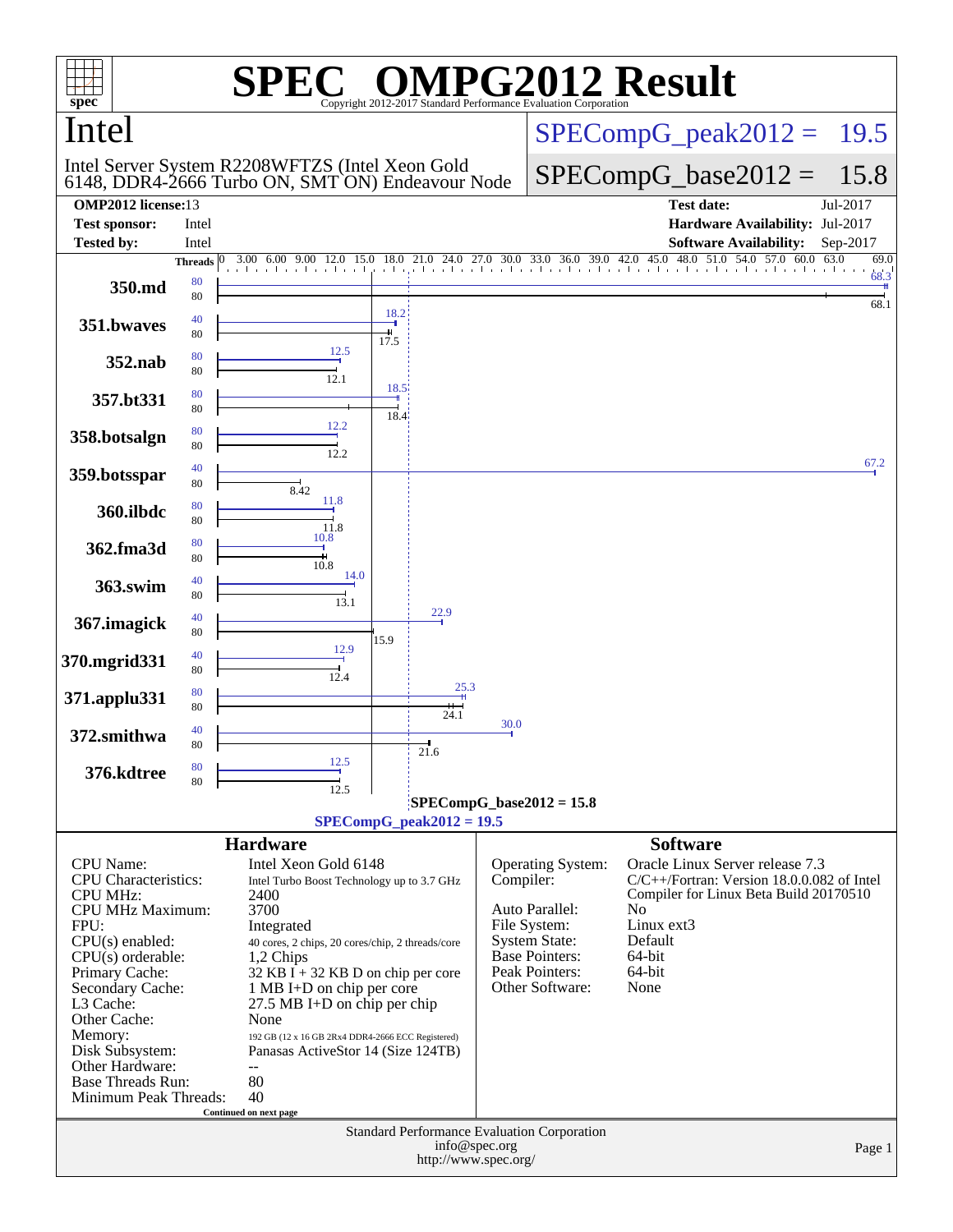

## Intel

#### 6148, DDR4-2666 Turbo ON, SMT ON) Endeavour Node Intel Server System R2208WFTZS (Intel Xeon Gold

**[OMP2012 license:](http://www.spec.org/auto/omp2012/Docs/result-fields.html#OMP2012license)**13 **[Test date:](http://www.spec.org/auto/omp2012/Docs/result-fields.html#Testdate)** Jul-2017

[Maximum Peak Threads:](http://www.spec.org/auto/omp2012/Docs/result-fields.html#MaximumPeakThreads) 80

 $SPECompG_peak2012 = 19.5$  $SPECompG_peak2012 = 19.5$ 

## $SPECompG_base2012 = 15.8$  $SPECompG_base2012 = 15.8$

**[Test sponsor:](http://www.spec.org/auto/omp2012/Docs/result-fields.html#Testsponsor)** Intel **[Hardware Availability:](http://www.spec.org/auto/omp2012/Docs/result-fields.html#HardwareAvailability)** Jul-2017 **[Tested by:](http://www.spec.org/auto/omp2012/Docs/result-fields.html#Testedby)** Intel **[Software Availability:](http://www.spec.org/auto/omp2012/Docs/result-fields.html#SoftwareAvailability)** Sep-2017

| <b>Results Table</b> |                 |                                                                                                                                                                                                                                                                                                                                                                                                                                                                                                                                  |       |              |       |                                             |             |    |                        |              |                                                                                                                                                                                                                                                                                                    |              |                |              |
|----------------------|-----------------|----------------------------------------------------------------------------------------------------------------------------------------------------------------------------------------------------------------------------------------------------------------------------------------------------------------------------------------------------------------------------------------------------------------------------------------------------------------------------------------------------------------------------------|-------|--------------|-------|---------------------------------------------|-------------|----|------------------------|--------------|----------------------------------------------------------------------------------------------------------------------------------------------------------------------------------------------------------------------------------------------------------------------------------------------------|--------------|----------------|--------------|
|                      | <b>Base</b>     |                                                                                                                                                                                                                                                                                                                                                                                                                                                                                                                                  |       |              |       |                                             | <b>Peak</b> |    |                        |              |                                                                                                                                                                                                                                                                                                    |              |                |              |
| <b>Benchmark</b>     | Threads Seconds |                                                                                                                                                                                                                                                                                                                                                                                                                                                                                                                                  | Ratio | Seconds      | Ratio | <b>Seconds</b>                              | Ratio       |    | <b>Threads Seconds</b> | <b>Ratio</b> | <b>Seconds</b>                                                                                                                                                                                                                                                                                     | <b>Ratio</b> | <b>Seconds</b> | <b>Ratio</b> |
| 350.md               | 80              | 74.5                                                                                                                                                                                                                                                                                                                                                                                                                                                                                                                             | 62.2  | 68.0         | 68.1  | 68.0                                        | 68.1        | 80 | 67.6                   | 68.5         | 67.8                                                                                                                                                                                                                                                                                               | 68.3         | 68.0           | 68.1         |
| 351.bwaves           | 80              | 260                                                                                                                                                                                                                                                                                                                                                                                                                                                                                                                              | 17.4  | 256          | 17.7  | 258                                         | 17.5        | 40 | 250                    | 18.1         | 249                                                                                                                                                                                                                                                                                                | 18.2         | 248            | 18.2         |
| 352.nab              | 80              | 320                                                                                                                                                                                                                                                                                                                                                                                                                                                                                                                              | 12.1  | 320          | 12.1  | 320                                         | 12.2        | 80 | 311                    | 12.5         | 311                                                                                                                                                                                                                                                                                                | 12.5         | 311            | 12.5         |
| 357.bt331            | 80              | 355                                                                                                                                                                                                                                                                                                                                                                                                                                                                                                                              | 13.4  | 257          | 18.4  | 258                                         | 18.4        | 80 | 256                    | 18.5         | 256                                                                                                                                                                                                                                                                                                | 18.5         | 259            | 18.3         |
| 358.botsalgn         | 80              | 355                                                                                                                                                                                                                                                                                                                                                                                                                                                                                                                              | 12.2  | 355          | 12.2  | 356                                         | 12.2        | 80 | 356                    | 12.2         | 355                                                                                                                                                                                                                                                                                                | 12.2         | 355            | 12.2         |
| 359.botsspar         | 80              | 622                                                                                                                                                                                                                                                                                                                                                                                                                                                                                                                              | 8.44  | 624          | 8.42  | 623                                         | 8.42        | 40 | 78.2                   | 67.2         | 78.2                                                                                                                                                                                                                                                                                               | 67.1         | 78.1           | 67.2         |
| 360.ilbdc            | 80              | 302                                                                                                                                                                                                                                                                                                                                                                                                                                                                                                                              | 11.8  | 302          | 11.8  | 302                                         | 11.8        | 80 | 303                    | 11.8         | 303                                                                                                                                                                                                                                                                                                | <b>11.8</b>  | 300            | 11.8         |
| 362.fma3d            | 80              | 352                                                                                                                                                                                                                                                                                                                                                                                                                                                                                                                              | 10.8  | 342          | 11.1  | 357                                         | 10.7        | 80 | 353                    | 10.8         | 351                                                                                                                                                                                                                                                                                                | 10.8         | <u>351</u>     | <b>10.8</b>  |
| 363.swim             | 80              | 347                                                                                                                                                                                                                                                                                                                                                                                                                                                                                                                              | 13.1  | 346          | 13.1  | 347                                         | 13.1        | 40 | 325                    | 14.0         | 324                                                                                                                                                                                                                                                                                                | 14.0         | 324            | 14.0         |
| 367. imagick         | 80              | 442                                                                                                                                                                                                                                                                                                                                                                                                                                                                                                                              | 15.9  | 443          | 15.9  | 442                                         | 15.9        | 40 | 307                    | 22.9         | 307                                                                                                                                                                                                                                                                                                | 22.9         | 306            | 23.0         |
| 370.mgrid331         | 80              | 357                                                                                                                                                                                                                                                                                                                                                                                                                                                                                                                              | 12.4  | 356          | 12.4  | <u>356</u>                                  | 12.4        | 40 | 344                    | 12.8         | 342                                                                                                                                                                                                                                                                                                | 12.9         | 342            | <u>12.9</u>  |
| 371.applu331         | 80              | 256                                                                                                                                                                                                                                                                                                                                                                                                                                                                                                                              | 23.7  | 242          | 25.1  | 252                                         | 24.1        | 80 | 239                    | 25.3         | 239                                                                                                                                                                                                                                                                                                | 25.3         | 243            | 24.9         |
| 372.smithwa          | 80              | 247                                                                                                                                                                                                                                                                                                                                                                                                                                                                                                                              | 21.7  | 249          | 21.6  | 248                                         | 21.6        | 40 | 178                    | 30.0         | 179                                                                                                                                                                                                                                                                                                | 30.0         | 178            | 30.0         |
| 376.kdtree           | 80              | 361                                                                                                                                                                                                                                                                                                                                                                                                                                                                                                                              | 12.5  | 361          | 12.5  | 360                                         | 12.5        | 80 | 360                    | 12.5         | 360                                                                                                                                                                                                                                                                                                | 12.5         | 360            | 12.5         |
|                      |                 |                                                                                                                                                                                                                                                                                                                                                                                                                                                                                                                                  |       |              |       |                                             |             |    |                        |              | Results appear in the order in which they were run. Bold underlined text indicates a median measurement.                                                                                                                                                                                           |              |                |              |
|                      | caution.)       | \$Rev: 395 \$ \$Date:: 2012-07-25 #\$ 8f8c0fe9e19c658963a1e67685e50647<br>running on epb343 Tue Jul 4 06:33:00 2017<br>This section contains SUT (System Under Test) info as seen by<br>some common utilities.<br>http://www.spec.org/omp2012/Docs/config.html#sysinfo<br>From /proc/cpuinfo<br>model name : Intel(R) Xeon(R) Gold 6148 CPU @ 2.40GHz<br>2 "physical id"s (chips)<br>80 "processors"<br>following excerpts from /proc/cpuinfo might not be reliable.<br>cpu cores : 20<br>siblings : 40<br>cache size : 28160 KB |       |              |       | To remove or add to this section, see:      |             |    |                        |              | Sysinfo program /global/panfs02/innl/aknyaze1/OMP2012/1.0/Docs/sysinfo<br>cores, siblings (Caution: counting these is hw and system dependent.<br>physical 0: cores 0 1 2 3 4 8 9 10 11 12 16 17 18 19 20 24 25 26 27 28<br>physical 1: cores 0 1 2 3 4 8 9 10 11 12 16 17 18 19 20 24 25 26 27 28 | Use with     | The            |              |
|                      | MemTotal:       | From /proc/meminfo                                                                                                                                                                                                                                                                                                                                                                                                                                                                                                               |       | 196699188 kB |       | Continued on next page                      |             |    |                        |              |                                                                                                                                                                                                                                                                                                    |              |                |              |
|                      |                 |                                                                                                                                                                                                                                                                                                                                                                                                                                                                                                                                  |       |              |       | Standard Performance Evaluation Corporation |             |    |                        |              |                                                                                                                                                                                                                                                                                                    |              |                |              |

#### [info@spec.org](mailto:info@spec.org)

<http://www.spec.org/>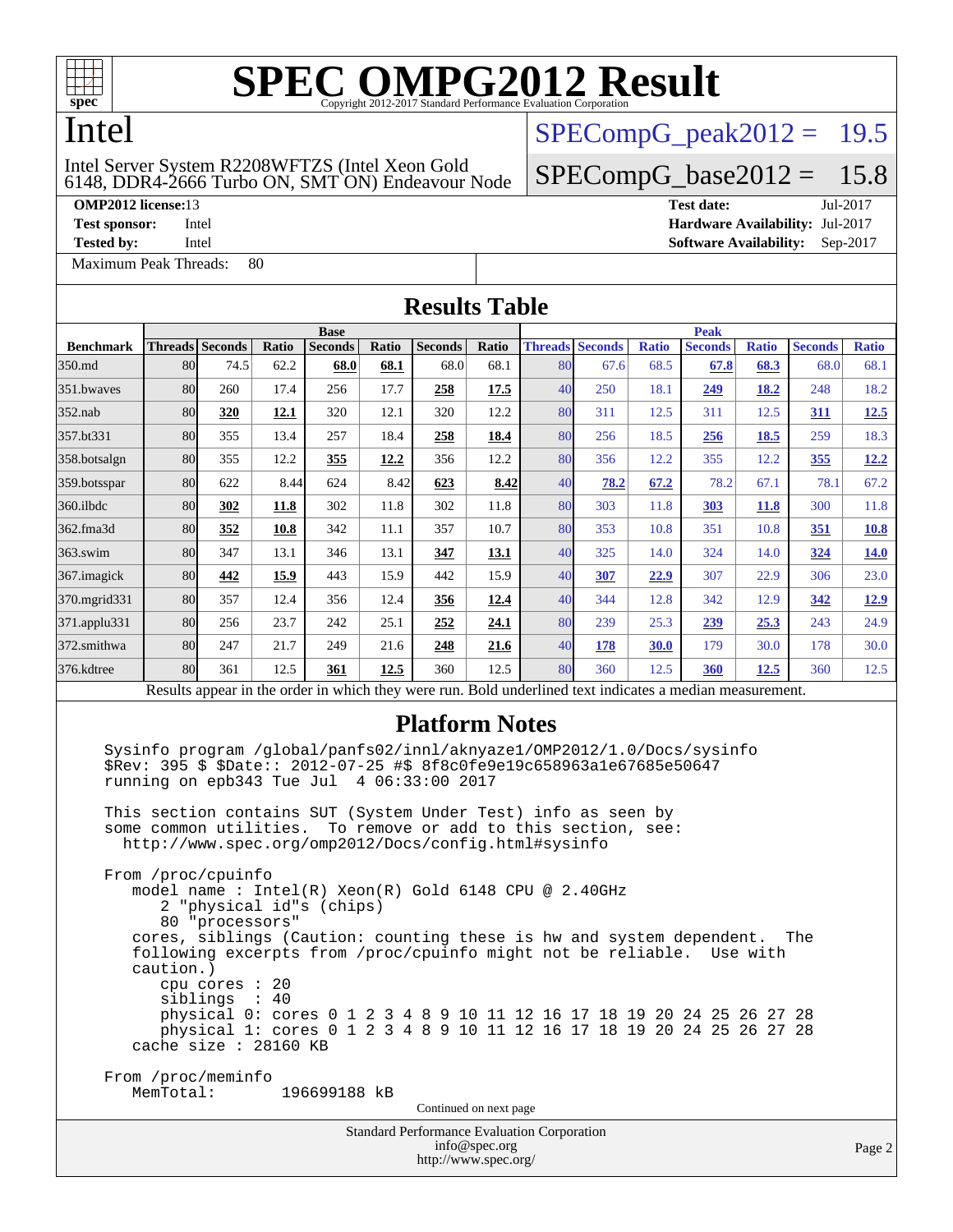

## Intel

6148, DDR4-2666 Turbo ON, SMT ON) Endeavour Node Intel Server System R2208WFTZS (Intel Xeon Gold

 $SPECompG_peak2012 = 19.5$  $SPECompG_peak2012 = 19.5$ 

 $SPECompG_base2012 = 15.8$  $SPECompG_base2012 = 15.8$ 

**[OMP2012 license:](http://www.spec.org/auto/omp2012/Docs/result-fields.html#OMP2012license)**13 **[Test date:](http://www.spec.org/auto/omp2012/Docs/result-fields.html#Testdate)** Jul-2017 **[Test sponsor:](http://www.spec.org/auto/omp2012/Docs/result-fields.html#Testsponsor)** Intel **[Hardware Availability:](http://www.spec.org/auto/omp2012/Docs/result-fields.html#HardwareAvailability)** Jul-2017 **[Tested by:](http://www.spec.org/auto/omp2012/Docs/result-fields.html#Testedby)** Intel **[Software Availability:](http://www.spec.org/auto/omp2012/Docs/result-fields.html#SoftwareAvailability)** Sep-2017

### **[Platform Notes \(Continued\)](http://www.spec.org/auto/omp2012/Docs/result-fields.html#PlatformNotes)**

HugePages\_Total: 0<br>Hugepagesize: 2048 kB Hugepagesize:

 From /etc/\*release\* /etc/\*version\* oracle-release: Oracle Linux Server release 7.3 os-release: NAME="Oracle Linux Server" VERSION="7.3" ID="ol" VERSION\_ID="7.3" PRETTY\_NAME="Oracle Linux Server 7.3" ANSI\_COLOR="0;31" CPE\_NAME="cpe:/o:oracle:linux:7:3:server" HOME\_URL="<https://linux.oracle.com/"> redhat-release: Red Hat Enterprise Linux Server release 7.3 (Maipo) system-release: Oracle Linux Server release 7.3 system-release-cpe: cpe:/o:oracle:linux:7:3:server

uname -a:

 Linux epb343 3.10.0-514.6.2.0.1.el7.x86\_64.knl1 #1 SMP Thu Mar 2 10:19:17 MST 2017 x86\_64 x86\_64 x86\_64 GNU/Linux

run-level 3 Jul 1 13:13

 SPEC is set to: /global/panfs02/innl/aknyaze1/OMP2012/1.0 Size Used Avail Use% Mounted on panfs://36.101.212.1/innl panfs 108T 40T 69T 37% /global/panfs02/innl

Additional information from dmidecode:

(End of data from sysinfo program)

#### **[General Notes](http://www.spec.org/auto/omp2012/Docs/result-fields.html#GeneralNotes)**

| Intel Turbo Boost Technology Enabled (Up to 3.7 Ghz)                      |  |  |  |  |  |  |  |
|---------------------------------------------------------------------------|--|--|--|--|--|--|--|
|                                                                           |  |  |  |  |  |  |  |
| General base OMP Library Settings<br>ENV KMP AFFINITY=compact, 0, verbose |  |  |  |  |  |  |  |
|                                                                           |  |  |  |  |  |  |  |
|                                                                           |  |  |  |  |  |  |  |
| General peak OMP Library Settings                                         |  |  |  |  |  |  |  |
| ENV KMP AFFINITY=compact, 0, verbose                                      |  |  |  |  |  |  |  |
|                                                                           |  |  |  |  |  |  |  |
| Per benchmark peak OMP Library Settings                                   |  |  |  |  |  |  |  |
|                                                                           |  |  |  |  |  |  |  |
| System settings notes:                                                    |  |  |  |  |  |  |  |
|                                                                           |  |  |  |  |  |  |  |
|                                                                           |  |  |  |  |  |  |  |
| Continued on next page                                                    |  |  |  |  |  |  |  |
| <b>Standard Performance Evaluation Corporation</b>                        |  |  |  |  |  |  |  |
| info@spec.org                                                             |  |  |  |  |  |  |  |
| http://www.spec.org/                                                      |  |  |  |  |  |  |  |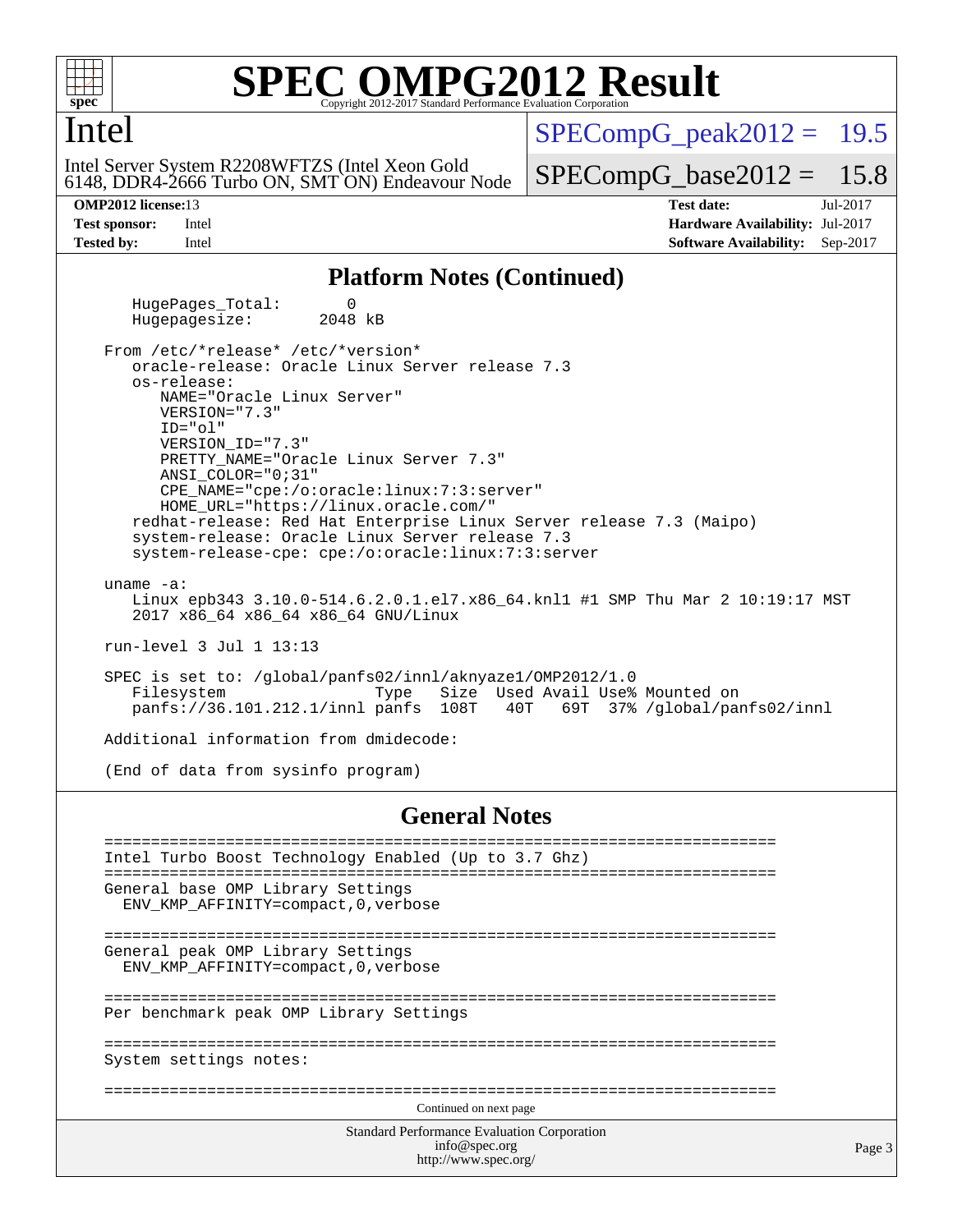## Intel

6148, DDR4-2666 Turbo ON, SMT ON) Endeavour Node Intel Server System R2208WFTZS (Intel Xeon Gold

 $SPECompG_peak2012 = 19.5$  $SPECompG_peak2012 = 19.5$ 

 $SPECompG_base2012 = 15.8$  $SPECompG_base2012 = 15.8$ 

**[OMP2012 license:](http://www.spec.org/auto/omp2012/Docs/result-fields.html#OMP2012license)**13 **[Test date:](http://www.spec.org/auto/omp2012/Docs/result-fields.html#Testdate)** Jul-2017 **[Test sponsor:](http://www.spec.org/auto/omp2012/Docs/result-fields.html#Testsponsor)** Intel **[Hardware Availability:](http://www.spec.org/auto/omp2012/Docs/result-fields.html#HardwareAvailability)** Jul-2017 **[Tested by:](http://www.spec.org/auto/omp2012/Docs/result-fields.html#Testedby)** Intel **[Software Availability:](http://www.spec.org/auto/omp2012/Docs/result-fields.html#SoftwareAvailability)** Sep-2017

### **[General Notes \(Continued\)](http://www.spec.org/auto/omp2012/Docs/result-fields.html#GeneralNotes)**

| General OMP Library Settings<br>KMP LIBRARY=turnaround<br>KMP STACKSIZE=292M<br>KMP BLOCKTIME=infinite<br>OMP DYNAMIC=FALSE<br>OMP NESTED=FALSE<br>OMP SCHEDULE=static |  |
|------------------------------------------------------------------------------------------------------------------------------------------------------------------------|--|
| 351.bwaves:peak:<br>ENV_KMP_AFFINITY=compact, 1, verbose                                                                                                               |  |
| ----------------------<br>359.botsspar:peak:<br>ENV KMP AFFINITY=compact, 1, verbose                                                                                   |  |
| 363.swim:peak:<br>ENV KMP AFFINITY=compact, 1, verbose                                                                                                                 |  |
| 367.imagick:peak:<br>ENV KMP AFFINITY=compact, 1, verbose                                                                                                              |  |
| . _ _ _ _ _ _ _ _ _ _ _ _ _ _ _ _<br>370.mgrid331:peak:<br>ENV KMP AFFINITY=compact, 1, verbose                                                                        |  |
| 372.smithwa:peak:<br>ENV KMP AFFINITY=compact, 1, verbose                                                                                                              |  |

## **[Base Compiler Invocation](http://www.spec.org/auto/omp2012/Docs/result-fields.html#BaseCompilerInvocation)**

[C benchmarks](http://www.spec.org/auto/omp2012/Docs/result-fields.html#Cbenchmarks): [icc](http://www.spec.org/omp2012/results/res2017q3/omp2012-20170704-00107.flags.html#user_CCbase_intel_icc_a87c68a857bc5ec5362391a49d3a37a6)

[C++ benchmarks:](http://www.spec.org/auto/omp2012/Docs/result-fields.html#CXXbenchmarks) [icpc](http://www.spec.org/omp2012/results/res2017q3/omp2012-20170704-00107.flags.html#user_CXXbase_intel_icpc_2d899f8d163502b12eb4a60069f80c1c)

[Fortran benchmarks](http://www.spec.org/auto/omp2012/Docs/result-fields.html#Fortranbenchmarks): [ifort](http://www.spec.org/omp2012/results/res2017q3/omp2012-20170704-00107.flags.html#user_FCbase_intel_ifort_8a5e5e06b19a251bdeaf8fdab5d62f20)

## **[Base Portability Flags](http://www.spec.org/auto/omp2012/Docs/result-fields.html#BasePortabilityFlags)**

 350.md: [-FR](http://www.spec.org/omp2012/results/res2017q3/omp2012-20170704-00107.flags.html#user_baseFPORTABILITY350_md_f-FR) 357.bt331: [-mcmodel=medium](http://www.spec.org/omp2012/results/res2017q3/omp2012-20170704-00107.flags.html#user_basePORTABILITY357_bt331_f-mcmodel_3a41622424bdd074c4f0f2d2f224c7e5)

Continued on next page

Standard Performance Evaluation Corporation [info@spec.org](mailto:info@spec.org) <http://www.spec.org/>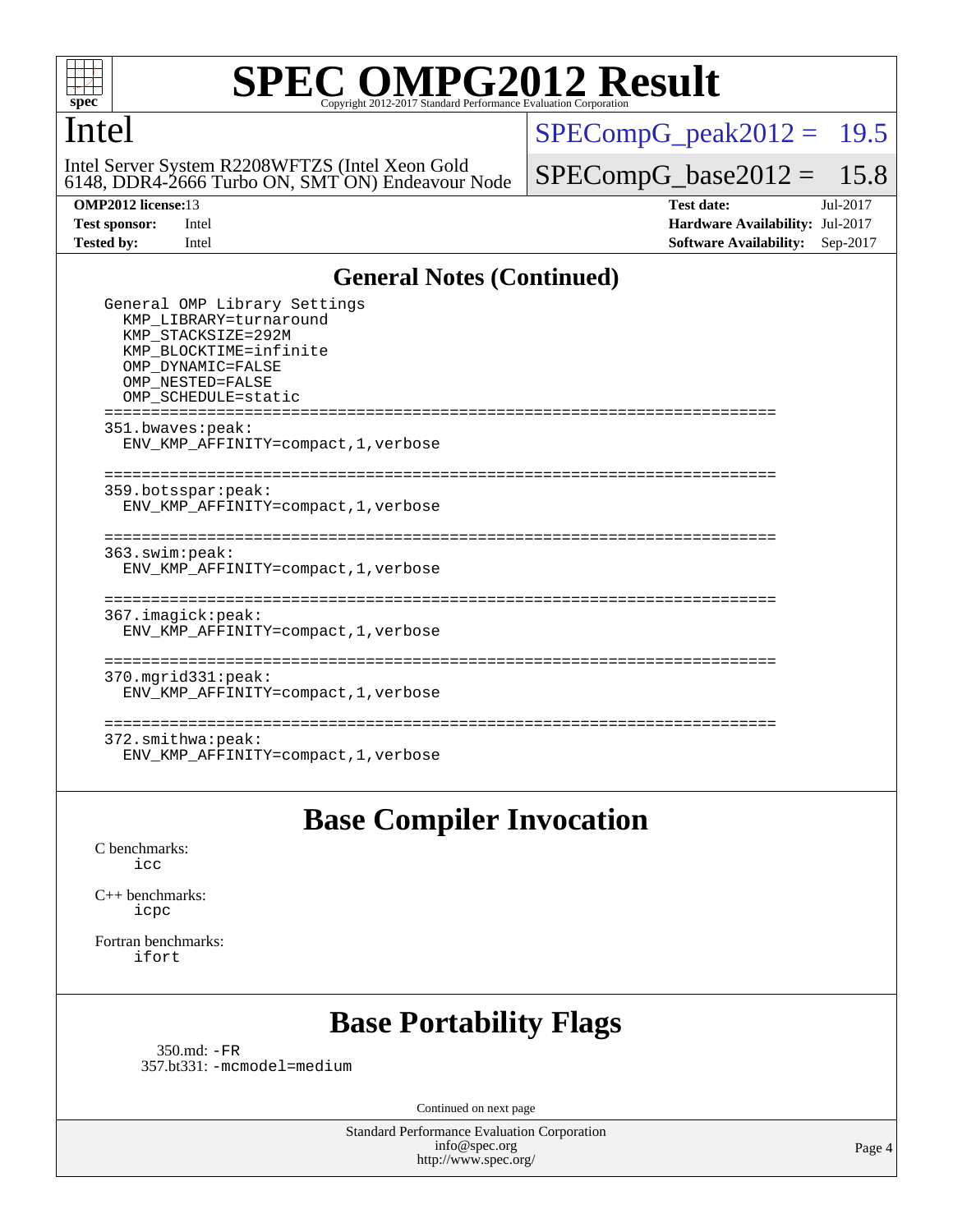

## Intel

6148, DDR4-2666 Turbo ON, SMT ON) Endeavour Node Intel Server System R2208WFTZS (Intel Xeon Gold

 $SPECompG<sub>peak2012</sub> = 19.5$ 

 $SPECompG_base2012 = 15.8$  $SPECompG_base2012 = 15.8$ 

**[OMP2012 license:](http://www.spec.org/auto/omp2012/Docs/result-fields.html#OMP2012license)**13 **[Test date:](http://www.spec.org/auto/omp2012/Docs/result-fields.html#Testdate)** Jul-2017 **[Test sponsor:](http://www.spec.org/auto/omp2012/Docs/result-fields.html#Testsponsor)** Intel **[Hardware Availability:](http://www.spec.org/auto/omp2012/Docs/result-fields.html#HardwareAvailability)** Jul-2017 **[Tested by:](http://www.spec.org/auto/omp2012/Docs/result-fields.html#Testedby)** Intel **[Software Availability:](http://www.spec.org/auto/omp2012/Docs/result-fields.html#SoftwareAvailability)** Sep-2017

## **[Base Portability Flags \(Continued\)](http://www.spec.org/auto/omp2012/Docs/result-fields.html#BasePortabilityFlags)**

 363.swim: [-mcmodel=medium](http://www.spec.org/omp2012/results/res2017q3/omp2012-20170704-00107.flags.html#user_basePORTABILITY363_swim_f-mcmodel_3a41622424bdd074c4f0f2d2f224c7e5) 367.imagick: [-std=c99](http://www.spec.org/omp2012/results/res2017q3/omp2012-20170704-00107.flags.html#user_baseCPORTABILITY367_imagick_f-std_2ec6533b6e06f1c4a6c9b78d9e9cde24)

**[Base Optimization Flags](http://www.spec.org/auto/omp2012/Docs/result-fields.html#BaseOptimizationFlags)**

[C benchmarks](http://www.spec.org/auto/omp2012/Docs/result-fields.html#Cbenchmarks):

[-O3](http://www.spec.org/omp2012/results/res2017q3/omp2012-20170704-00107.flags.html#user_CCbase_f-O3) [-qopenmp](http://www.spec.org/omp2012/results/res2017q3/omp2012-20170704-00107.flags.html#user_CCbase_f-qopenmp) [-xCORE-AVX512](http://www.spec.org/omp2012/results/res2017q3/omp2012-20170704-00107.flags.html#user_CCbase_f-xCORE-AVX512) [-fp-model fast=2](http://www.spec.org/omp2012/results/res2017q3/omp2012-20170704-00107.flags.html#user_CCbase_f-fp-model_a7fb8ccb7275e23f0079632c153cfcab) [-ansi-alias](http://www.spec.org/omp2012/results/res2017q3/omp2012-20170704-00107.flags.html#user_CCbase_f-ansi-alias) [-no-prec-div](http://www.spec.org/omp2012/results/res2017q3/omp2012-20170704-00107.flags.html#user_CCbase_f-no-prec-div)

[-no-prec-sqrt](http://www.spec.org/omp2012/results/res2017q3/omp2012-20170704-00107.flags.html#user_CCbase_f-no-prec-sqrt)

[C++ benchmarks:](http://www.spec.org/auto/omp2012/Docs/result-fields.html#CXXbenchmarks)

[-O3](http://www.spec.org/omp2012/results/res2017q3/omp2012-20170704-00107.flags.html#user_CXXbase_f-O3) [-qopenmp](http://www.spec.org/omp2012/results/res2017q3/omp2012-20170704-00107.flags.html#user_CXXbase_f-qopenmp) [-xCORE-AVX512](http://www.spec.org/omp2012/results/res2017q3/omp2012-20170704-00107.flags.html#user_CXXbase_f-xCORE-AVX512) [-fp-model fast=2](http://www.spec.org/omp2012/results/res2017q3/omp2012-20170704-00107.flags.html#user_CXXbase_f-fp-model_a7fb8ccb7275e23f0079632c153cfcab) [-ansi-alias](http://www.spec.org/omp2012/results/res2017q3/omp2012-20170704-00107.flags.html#user_CXXbase_f-ansi-alias) [-no-prec-div](http://www.spec.org/omp2012/results/res2017q3/omp2012-20170704-00107.flags.html#user_CXXbase_f-no-prec-div) [-no-prec-sqrt](http://www.spec.org/omp2012/results/res2017q3/omp2012-20170704-00107.flags.html#user_CXXbase_f-no-prec-sqrt)

[Fortran benchmarks](http://www.spec.org/auto/omp2012/Docs/result-fields.html#Fortranbenchmarks):

```
-O3 -qopenmp -xCORE-AVX512 -fp-model fast=2 -ansi-alias -no-prec-div
-no-prec-sqrt -align all
```
**[Peak Compiler Invocation](http://www.spec.org/auto/omp2012/Docs/result-fields.html#PeakCompilerInvocation)**

[C benchmarks](http://www.spec.org/auto/omp2012/Docs/result-fields.html#Cbenchmarks):  $i$ 

[C++ benchmarks:](http://www.spec.org/auto/omp2012/Docs/result-fields.html#CXXbenchmarks) [icpc](http://www.spec.org/omp2012/results/res2017q3/omp2012-20170704-00107.flags.html#user_CXXpeak_intel_icpc_2d899f8d163502b12eb4a60069f80c1c)

[Fortran benchmarks](http://www.spec.org/auto/omp2012/Docs/result-fields.html#Fortranbenchmarks): [ifort](http://www.spec.org/omp2012/results/res2017q3/omp2012-20170704-00107.flags.html#user_FCpeak_intel_ifort_8a5e5e06b19a251bdeaf8fdab5d62f20)

## **[Peak Portability Flags](http://www.spec.org/auto/omp2012/Docs/result-fields.html#PeakPortabilityFlags)**

 350.md: [-FR](http://www.spec.org/omp2012/results/res2017q3/omp2012-20170704-00107.flags.html#user_peakFPORTABILITY350_md_f-FR) 357.bt331: [-mcmodel=medium](http://www.spec.org/omp2012/results/res2017q3/omp2012-20170704-00107.flags.html#user_peakPORTABILITY357_bt331_f-mcmodel_3a41622424bdd074c4f0f2d2f224c7e5) 363.swim: [-mcmodel=medium](http://www.spec.org/omp2012/results/res2017q3/omp2012-20170704-00107.flags.html#user_peakPORTABILITY363_swim_f-mcmodel_3a41622424bdd074c4f0f2d2f224c7e5) 367.imagick: [-std=c99](http://www.spec.org/omp2012/results/res2017q3/omp2012-20170704-00107.flags.html#user_peakCPORTABILITY367_imagick_f-std_2ec6533b6e06f1c4a6c9b78d9e9cde24)

## **[Peak Optimization Flags](http://www.spec.org/auto/omp2012/Docs/result-fields.html#PeakOptimizationFlags)**

[C benchmarks](http://www.spec.org/auto/omp2012/Docs/result-fields.html#Cbenchmarks):

 352.nab: [-O3](http://www.spec.org/omp2012/results/res2017q3/omp2012-20170704-00107.flags.html#user_peakOPTIMIZE352_nab_f-O3) [-qopenmp](http://www.spec.org/omp2012/results/res2017q3/omp2012-20170704-00107.flags.html#user_peakOPTIMIZE352_nab_f-qopenmp) [-xCORE-AVX512](http://www.spec.org/omp2012/results/res2017q3/omp2012-20170704-00107.flags.html#user_peakOPTIMIZE352_nab_f-xCORE-AVX512) [-fp-model fast=2](http://www.spec.org/omp2012/results/res2017q3/omp2012-20170704-00107.flags.html#user_peakOPTIMIZE352_nab_f-fp-model_a7fb8ccb7275e23f0079632c153cfcab) [-no-prec-div](http://www.spec.org/omp2012/results/res2017q3/omp2012-20170704-00107.flags.html#user_peakOPTIMIZE352_nab_f-no-prec-div) [-no-prec-sqrt](http://www.spec.org/omp2012/results/res2017q3/omp2012-20170704-00107.flags.html#user_peakOPTIMIZE352_nab_f-no-prec-sqrt) [-fno-alias](http://www.spec.org/omp2012/results/res2017q3/omp2012-20170704-00107.flags.html#user_peakOPTIMIZE352_nab_f-no-alias_694e77f6c5a51e658e82ccff53a9e63a) [-qopt-malloc-options=1](http://www.spec.org/omp2012/results/res2017q3/omp2012-20170704-00107.flags.html#user_peakOPTIMIZE352_nab_f-qopt-malloc-options_09a2e35df06bdeed9a565b3a2aeeffe8) [-qopt-calloc](http://www.spec.org/omp2012/results/res2017q3/omp2012-20170704-00107.flags.html#user_peakOPTIMIZE352_nab_f-qopt-calloc)

Continued on next page

Standard Performance Evaluation Corporation [info@spec.org](mailto:info@spec.org) <http://www.spec.org/>

Page 5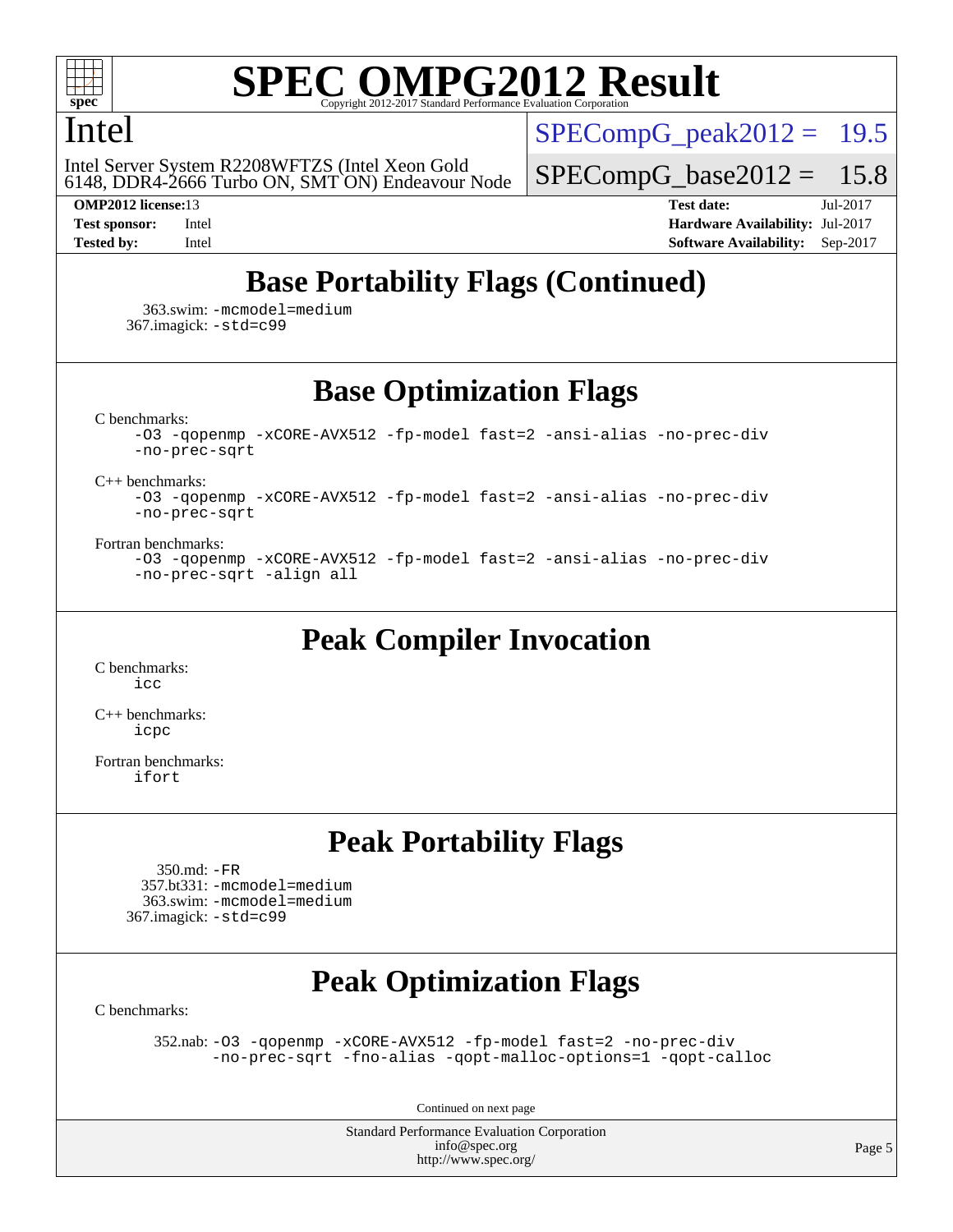

## Intel

 $SPECompG_peak2012 = 19.5$  $SPECompG_peak2012 = 19.5$ 

6148, DDR4-2666 Turbo ON, SMT ON) Endeavour Node Intel Server System R2208WFTZS (Intel Xeon Gold

 $SPECompG_base2012 = 15.8$  $SPECompG_base2012 = 15.8$ 

**[OMP2012 license:](http://www.spec.org/auto/omp2012/Docs/result-fields.html#OMP2012license)**13 **[Test date:](http://www.spec.org/auto/omp2012/Docs/result-fields.html#Testdate)** Jul-2017 **[Test sponsor:](http://www.spec.org/auto/omp2012/Docs/result-fields.html#Testsponsor)** Intel **[Hardware Availability:](http://www.spec.org/auto/omp2012/Docs/result-fields.html#HardwareAvailability)** Jul-2017 **[Tested by:](http://www.spec.org/auto/omp2012/Docs/result-fields.html#Testedby)** Intel **[Software Availability:](http://www.spec.org/auto/omp2012/Docs/result-fields.html#SoftwareAvailability)** Sep-2017

## **[Peak Optimization Flags \(Continued\)](http://www.spec.org/auto/omp2012/Docs/result-fields.html#PeakOptimizationFlags)**

 358.botsalgn: [-O3](http://www.spec.org/omp2012/results/res2017q3/omp2012-20170704-00107.flags.html#user_peakOPTIMIZE358_botsalgn_f-O3) [-qopenmp](http://www.spec.org/omp2012/results/res2017q3/omp2012-20170704-00107.flags.html#user_peakOPTIMIZE358_botsalgn_f-qopenmp) [-xCORE-AVX512](http://www.spec.org/omp2012/results/res2017q3/omp2012-20170704-00107.flags.html#user_peakOPTIMIZE358_botsalgn_f-xCORE-AVX512) [-fp-model fast=2](http://www.spec.org/omp2012/results/res2017q3/omp2012-20170704-00107.flags.html#user_peakOPTIMIZE358_botsalgn_f-fp-model_a7fb8ccb7275e23f0079632c153cfcab) [-fno-alias](http://www.spec.org/omp2012/results/res2017q3/omp2012-20170704-00107.flags.html#user_peakOPTIMIZE358_botsalgn_f-no-alias_694e77f6c5a51e658e82ccff53a9e63a) [-no-prec-div](http://www.spec.org/omp2012/results/res2017q3/omp2012-20170704-00107.flags.html#user_peakOPTIMIZE358_botsalgn_f-no-prec-div) [-no-prec-sqrt](http://www.spec.org/omp2012/results/res2017q3/omp2012-20170704-00107.flags.html#user_peakOPTIMIZE358_botsalgn_f-no-prec-sqrt) 359.botsspar: Same as 358.botsalgn 367.imagick: [-O3](http://www.spec.org/omp2012/results/res2017q3/omp2012-20170704-00107.flags.html#user_peakOPTIMIZE367_imagick_f-O3) [-qopenmp](http://www.spec.org/omp2012/results/res2017q3/omp2012-20170704-00107.flags.html#user_peakOPTIMIZE367_imagick_f-qopenmp) [-xCORE-AVX2](http://www.spec.org/omp2012/results/res2017q3/omp2012-20170704-00107.flags.html#user_peakOPTIMIZE367_imagick_f-xCORE-AVX2) [-fp-model fast=2](http://www.spec.org/omp2012/results/res2017q3/omp2012-20170704-00107.flags.html#user_peakOPTIMIZE367_imagick_f-fp-model_a7fb8ccb7275e23f0079632c153cfcab) [-fno-alias](http://www.spec.org/omp2012/results/res2017q3/omp2012-20170704-00107.flags.html#user_peakOPTIMIZE367_imagick_f-no-alias_694e77f6c5a51e658e82ccff53a9e63a) [-no-prec-div](http://www.spec.org/omp2012/results/res2017q3/omp2012-20170704-00107.flags.html#user_peakOPTIMIZE367_imagick_f-no-prec-div) [-no-prec-sqrt](http://www.spec.org/omp2012/results/res2017q3/omp2012-20170704-00107.flags.html#user_peakOPTIMIZE367_imagick_f-no-prec-sqrt) 372.smithwa: Same as 367.imagick [C++ benchmarks:](http://www.spec.org/auto/omp2012/Docs/result-fields.html#CXXbenchmarks) [-O3](http://www.spec.org/omp2012/results/res2017q3/omp2012-20170704-00107.flags.html#user_CXXpeak_f-O3) [-qopenmp](http://www.spec.org/omp2012/results/res2017q3/omp2012-20170704-00107.flags.html#user_CXXpeak_f-qopenmp) [-xCORE-AVX512](http://www.spec.org/omp2012/results/res2017q3/omp2012-20170704-00107.flags.html#user_CXXpeak_f-xCORE-AVX512) [-fp-model fast=2](http://www.spec.org/omp2012/results/res2017q3/omp2012-20170704-00107.flags.html#user_CXXpeak_f-fp-model_a7fb8ccb7275e23f0079632c153cfcab) [-fno-alias](http://www.spec.org/omp2012/results/res2017q3/omp2012-20170704-00107.flags.html#user_CXXpeak_f-no-alias_694e77f6c5a51e658e82ccff53a9e63a) [-no-prec-div](http://www.spec.org/omp2012/results/res2017q3/omp2012-20170704-00107.flags.html#user_CXXpeak_f-no-prec-div) [-no-prec-sqrt](http://www.spec.org/omp2012/results/res2017q3/omp2012-20170704-00107.flags.html#user_CXXpeak_f-no-prec-sqrt) [Fortran benchmarks](http://www.spec.org/auto/omp2012/Docs/result-fields.html#Fortranbenchmarks): 350.md: [-O3](http://www.spec.org/omp2012/results/res2017q3/omp2012-20170704-00107.flags.html#user_peakOPTIMIZE350_md_f-O3) [-qopenmp](http://www.spec.org/omp2012/results/res2017q3/omp2012-20170704-00107.flags.html#user_peakOPTIMIZE350_md_f-qopenmp) [-xCORE-AVX512](http://www.spec.org/omp2012/results/res2017q3/omp2012-20170704-00107.flags.html#user_peakOPTIMIZE350_md_f-xCORE-AVX512) [-fp-model fast=2](http://www.spec.org/omp2012/results/res2017q3/omp2012-20170704-00107.flags.html#user_peakOPTIMIZE350_md_f-fp-model_a7fb8ccb7275e23f0079632c153cfcab) [-fno-alias](http://www.spec.org/omp2012/results/res2017q3/omp2012-20170704-00107.flags.html#user_peakOPTIMIZE350_md_f-no-alias_694e77f6c5a51e658e82ccff53a9e63a) [-no-prec-div](http://www.spec.org/omp2012/results/res2017q3/omp2012-20170704-00107.flags.html#user_peakOPTIMIZE350_md_f-no-prec-div) [-no-prec-sqrt](http://www.spec.org/omp2012/results/res2017q3/omp2012-20170704-00107.flags.html#user_peakOPTIMIZE350_md_f-no-prec-sqrt) [-align all](http://www.spec.org/omp2012/results/res2017q3/omp2012-20170704-00107.flags.html#user_peakFOPTIMIZE350_md_f-align_1ebfa66158b49aff21b037afc4046011) 351.bwaves: [-O3](http://www.spec.org/omp2012/results/res2017q3/omp2012-20170704-00107.flags.html#user_peakOPTIMIZE351_bwaves_f-O3) [-qopenmp](http://www.spec.org/omp2012/results/res2017q3/omp2012-20170704-00107.flags.html#user_peakOPTIMIZE351_bwaves_f-qopenmp) [-xCORE-AVX2](http://www.spec.org/omp2012/results/res2017q3/omp2012-20170704-00107.flags.html#user_peakOPTIMIZE351_bwaves_f-xCORE-AVX2) [-fp-model fast=2](http://www.spec.org/omp2012/results/res2017q3/omp2012-20170704-00107.flags.html#user_peakOPTIMIZE351_bwaves_f-fp-model_a7fb8ccb7275e23f0079632c153cfcab) [-fno-alias](http://www.spec.org/omp2012/results/res2017q3/omp2012-20170704-00107.flags.html#user_peakOPTIMIZE351_bwaves_f-no-alias_694e77f6c5a51e658e82ccff53a9e63a) [-no-prec-div](http://www.spec.org/omp2012/results/res2017q3/omp2012-20170704-00107.flags.html#user_peakOPTIMIZE351_bwaves_f-no-prec-div) [-no-prec-sqrt](http://www.spec.org/omp2012/results/res2017q3/omp2012-20170704-00107.flags.html#user_peakOPTIMIZE351_bwaves_f-no-prec-sqrt) [-align all](http://www.spec.org/omp2012/results/res2017q3/omp2012-20170704-00107.flags.html#user_peakFOPTIMIZE351_bwaves_f-align_1ebfa66158b49aff21b037afc4046011) 357.bt331: Same as 350.md 360.ilbdc: [-O3](http://www.spec.org/omp2012/results/res2017q3/omp2012-20170704-00107.flags.html#user_peakOPTIMIZE360_ilbdc_f-O3) [-qopenmp](http://www.spec.org/omp2012/results/res2017q3/omp2012-20170704-00107.flags.html#user_peakOPTIMIZE360_ilbdc_f-qopenmp) [-xCORE-AVX512](http://www.spec.org/omp2012/results/res2017q3/omp2012-20170704-00107.flags.html#user_peakOPTIMIZE360_ilbdc_f-xCORE-AVX512) [-fp-model fast=2](http://www.spec.org/omp2012/results/res2017q3/omp2012-20170704-00107.flags.html#user_peakOPTIMIZE360_ilbdc_f-fp-model_a7fb8ccb7275e23f0079632c153cfcab) [-ansi-alias](http://www.spec.org/omp2012/results/res2017q3/omp2012-20170704-00107.flags.html#user_peakOPTIMIZE360_ilbdc_f-ansi-alias) [-no-prec-div](http://www.spec.org/omp2012/results/res2017q3/omp2012-20170704-00107.flags.html#user_peakOPTIMIZE360_ilbdc_f-no-prec-div) [-no-prec-sqrt](http://www.spec.org/omp2012/results/res2017q3/omp2012-20170704-00107.flags.html#user_peakOPTIMIZE360_ilbdc_f-no-prec-sqrt) [-align all](http://www.spec.org/omp2012/results/res2017q3/omp2012-20170704-00107.flags.html#user_peakFOPTIMIZE360_ilbdc_f-align_1ebfa66158b49aff21b037afc4046011) 362.fma3d: Same as 350.md 363.swim: [-O3](http://www.spec.org/omp2012/results/res2017q3/omp2012-20170704-00107.flags.html#user_peakOPTIMIZE363_swim_f-O3) [-qopenmp](http://www.spec.org/omp2012/results/res2017q3/omp2012-20170704-00107.flags.html#user_peakOPTIMIZE363_swim_f-qopenmp) [-xCORE-AVX2](http://www.spec.org/omp2012/results/res2017q3/omp2012-20170704-00107.flags.html#user_peakOPTIMIZE363_swim_f-xCORE-AVX2) [-fp-model fast=2](http://www.spec.org/omp2012/results/res2017q3/omp2012-20170704-00107.flags.html#user_peakOPTIMIZE363_swim_f-fp-model_a7fb8ccb7275e23f0079632c153cfcab) [-no-prec-div](http://www.spec.org/omp2012/results/res2017q3/omp2012-20170704-00107.flags.html#user_peakOPTIMIZE363_swim_f-no-prec-div) [-no-prec-sqrt](http://www.spec.org/omp2012/results/res2017q3/omp2012-20170704-00107.flags.html#user_peakOPTIMIZE363_swim_f-no-prec-sqrt) [-fno-alias](http://www.spec.org/omp2012/results/res2017q3/omp2012-20170704-00107.flags.html#user_peakOPTIMIZE363_swim_f-no-alias_694e77f6c5a51e658e82ccff53a9e63a) [-qopt-malloc-options=3](http://www.spec.org/omp2012/results/res2017q3/omp2012-20170704-00107.flags.html#user_peakOPTIMIZE363_swim_f-qopt-malloc-options_0fcb435012e78f27d57f473818e45fe4) [-align all](http://www.spec.org/omp2012/results/res2017q3/omp2012-20170704-00107.flags.html#user_peakFOPTIMIZE363_swim_f-align_1ebfa66158b49aff21b037afc4046011) 370.mgrid331: Same as 363.swim 371.applu331: Same as 351.bwaves The flags file that was used to format this result can be browsed at

<http://www.spec.org/omp2012/flags/Intel-ic13.0-linux64.20170722.html>

You can also download the XML flags source by saving the following link: <http://www.spec.org/omp2012/flags/Intel-ic13.0-linux64.20170722.xml>

> Standard Performance Evaluation Corporation [info@spec.org](mailto:info@spec.org) <http://www.spec.org/>